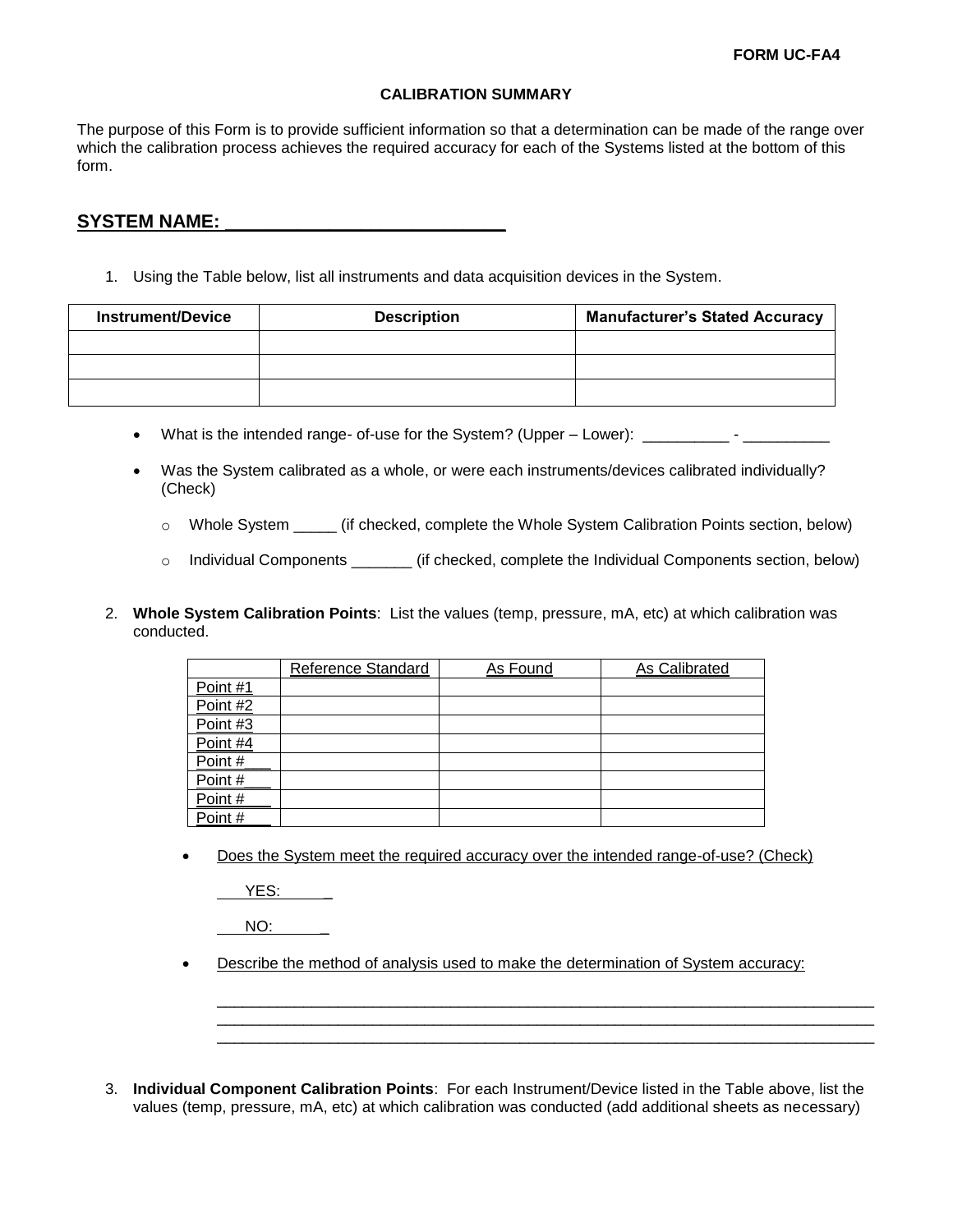## **FORM UC-FA4**

| Instrument/Device: |                    |          |               |
|--------------------|--------------------|----------|---------------|
|                    | Reference Standard | As Found | As Calibrated |
| Point #1           |                    |          |               |
| Point #2           |                    |          |               |
| Point #3           |                    |          |               |
| Point #4           |                    |          |               |
| Point#             |                    |          |               |
| Point#             |                    |          |               |
| Point#             |                    |          |               |
| Point#             |                    |          |               |

| Instrument/Device: |                    |          |               |
|--------------------|--------------------|----------|---------------|
|                    | Reference Standard | As Found | As Calibrated |
| Point #1           |                    |          |               |
| Point #2           |                    |          |               |
| Point #3           |                    |          |               |
| Point #4           |                    |          |               |
| Point#             |                    |          |               |
| Point#             |                    |          |               |
| Point#             |                    |          |               |
| Point#             |                    |          |               |

| Instrument/Device: |                    |          |               |
|--------------------|--------------------|----------|---------------|
|                    | Reference Standard | As Found | As Calibrated |
| Point #1           |                    |          |               |
| Point #2           |                    |          |               |
| Point #3           |                    |          |               |
| Point #4           |                    |          |               |
| Point#             |                    |          |               |
| Point#             |                    |          |               |
| Point#             |                    |          |               |
| Point#             |                    |          |               |

Does the System meet the required accuracy over the intended range-of-use? (Check)

 $YES:$ 

NO: \_\_\_\_\_\_

Describe the method of analysis used to make the determination of System accuracy:

• Include most recent Calibration Reports and/or Certificates as an attachment to this form

\_\_\_\_\_\_\_\_\_\_\_\_\_\_\_\_\_\_\_\_\_\_\_\_\_\_\_\_\_\_\_\_\_\_\_\_\_\_\_\_\_\_\_\_\_\_\_\_\_\_\_\_\_\_\_\_\_\_\_\_\_\_\_\_\_\_\_\_\_\_\_\_\_\_\_\_\_\_\_\_\_\_\_\_\_\_\_\_\_\_\_\_ \_\_\_\_\_\_\_\_\_\_\_\_\_\_\_\_\_\_\_\_\_\_\_\_\_\_\_\_\_\_\_\_\_\_\_\_\_\_\_\_\_\_\_\_\_\_\_\_\_\_\_\_\_\_\_\_\_\_\_\_\_\_\_\_\_\_\_\_\_\_\_\_\_\_\_\_\_\_\_\_\_\_\_\_\_\_\_\_\_\_\_\_